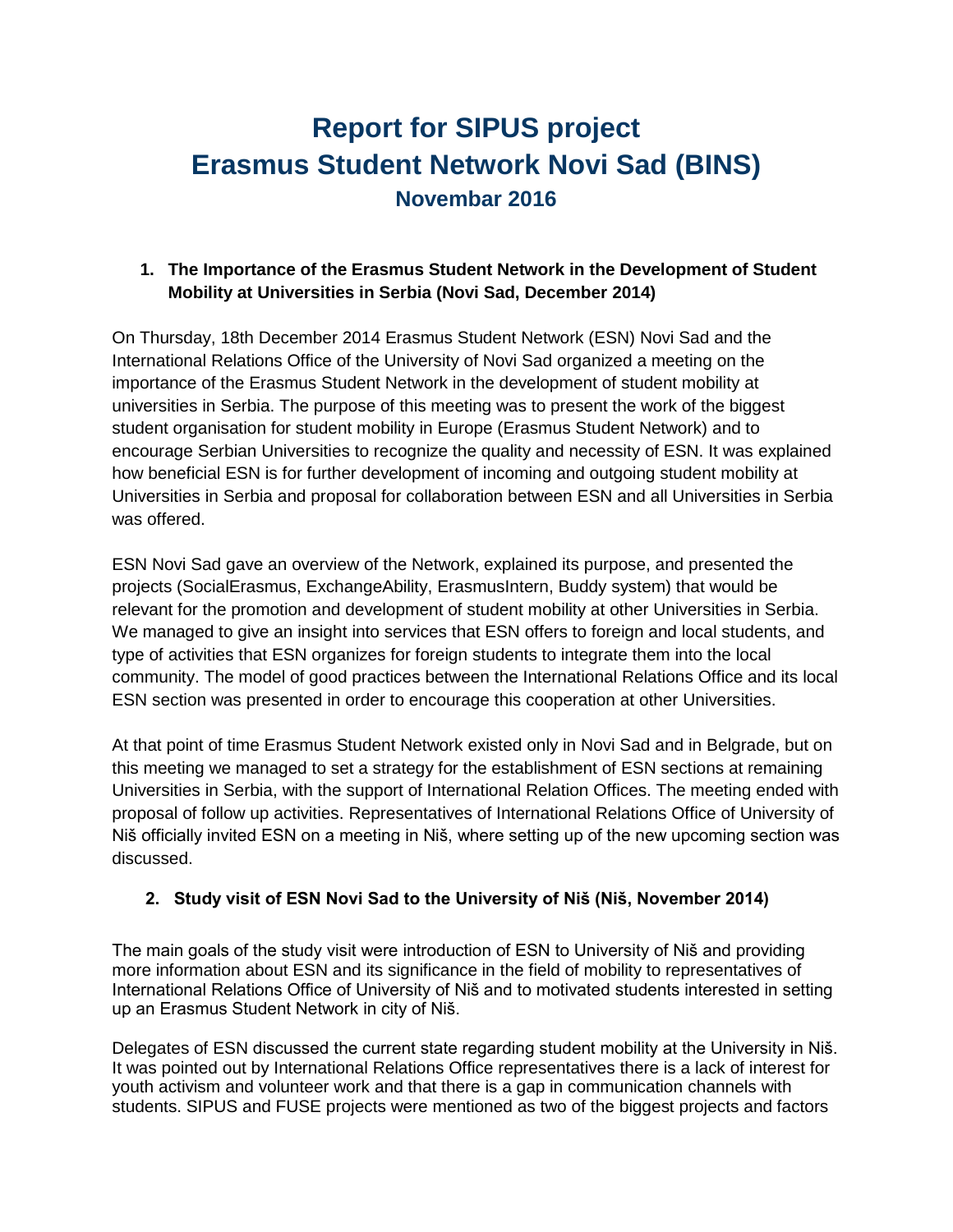contributing to the creation of mobility and internationalization strategies. However, it was established that there is a strong need for an organization such as ESN that will encourage students to volunteer and that will work on informing students about the opportunities for student mobility.

The goals of the presentations were to present goals and projects of ESN, the importance of ESN for student mobility, youth activism and non-formal education. This visit showed that there is need for forming an organization such as ESN at the University of Niš and it was obvious that the International Relations Office and students are highly motivated to work on creation of an ESN section in Niš. After the meeting, students at the University of Niš have set up temporary Local Board and organized various activities in the field of student mobility for international students. As a result of this meeting, those students presented their work and their candidacy for becoming an official ESN section at the National Platform of ESN Serbia and were accepted as a full member. Therefore, SIPUS project contributed to the creation of ESN Niš section in ESN Serbia network. Also, as a result of this collaboration, ESN Niš was registered as an organisation and Contract of collaboration was signed with above mentioned University.

### **3. Meeting at Singidunum University with ESN BelUPgrade (Belgrade, January 2015)**

ESN BelUPgrade and Singidunum University had a meeting where they discussed the terms of their collaboration. On one hand, there was no need for establishing a separate ESN section at University of Singidunum, due to the small number of exchange students at this University. But, on the other hand, there was a huge need to connect local students from University of Singidunum students with ESN section that already exist in Belgrade, called ESN BelUPgrade.

The terms of collaboration between ESN and Singidunum University included holding a presentation about ESN both for local and exchange students and promotion of ESN on website of Singidunum University. In addition, ESN facilitated stay of exchange students at Singidunum University. Thank to this meeting, ongoing and long lasting collaboration between ESN and University of Singidunum was created, since this University continued to support local ESN section with premises for National Platforms.

### **4. Collaboration between Technical Faculty in Bor and ESN Serbia (Zlatibor, May 2015)**

At SIPUS meeting in Belgrade called 'Challenges of Serbian participation in ERA' representatives from ESN Novi Sad had a chance to meet representatives from International Relations Office of Technical Faculty in Bor who reached out to ESN, seeking support. Representatives of this Faculty were invited later on invited and present at the conference that ESN Serbia had organized in Zlatibor, called 'Let's Get Mobile'. At this conference, development of Erasmus+ program was discussed and it was agreed that ESN BelUPgrade will continue providing this Faculty with help and support for their local and exchange students. It was concluded that there is no need for establishing an individual section in Bor, especially since Faculty in Bor is a part of University of Belgrade.